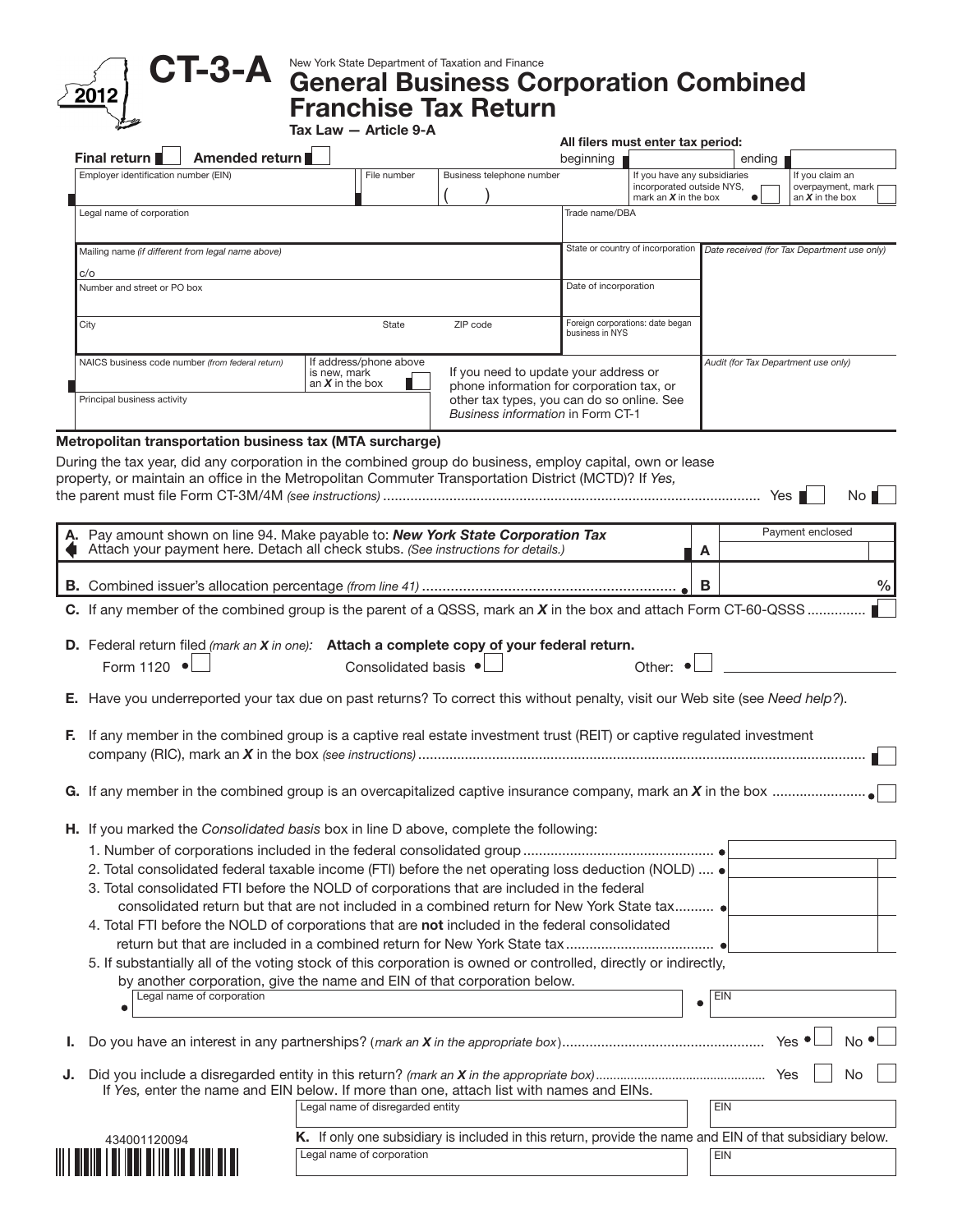|     | Legal name of corporation<br>Employer identification number                                                                                        |                         |
|-----|----------------------------------------------------------------------------------------------------------------------------------------------------|-------------------------|
|     |                                                                                                                                                    |                         |
|     | Computation of combined entire net income (ENI) base                                                                                               |                         |
|     | 1 Federal taxable income before net operating loss (NOL) and special deductions (include disallowed dividends                                      |                         |
|     | paid deduction: $\bullet$                                                                                                                          | 1                       |
|     |                                                                                                                                                    | $\overline{\mathbf{2}}$ |
|     |                                                                                                                                                    | $\mathbf 3$             |
|     |                                                                                                                                                    | 4a                      |
|     |                                                                                                                                                    | 4b                      |
|     |                                                                                                                                                    | 5a                      |
|     |                                                                                                                                                    | 5 <sub>b</sub>          |
|     |                                                                                                                                                    | 6                       |
|     |                                                                                                                                                    | $\overline{7}$          |
|     | 8 Other additions (see instructions) .   IRC section 199 deduction:                                                                                | 8                       |
|     |                                                                                                                                                    | 9                       |
|     |                                                                                                                                                    | 10                      |
| 11  |                                                                                                                                                    | 11                      |
|     |                                                                                                                                                    | 12                      |
|     |                                                                                                                                                    | 13                      |
|     |                                                                                                                                                    | 14                      |
|     | 15 Other subtractions (see instructions) S-11 .                                                                                                    | 15                      |
| 16. |                                                                                                                                                    | 16                      |
| 17  |                                                                                                                                                    | 17                      |
|     |                                                                                                                                                    | 18                      |
|     |                                                                                                                                                    | 19                      |
|     | 20 Allocated combined investment income (multiply line 18 by $\bullet$                                                                             | 20                      |
|     | 21 Allocated combined business income (multiply line 19 by $\bullet$                                                                               | 21                      |
| 22  |                                                                                                                                                    | 22<br>23                |
| 23  |                                                                                                                                                    | 24                      |
|     | 25 Combined ENI base tax (multiply line 24 by the appropriate tax rate from the Tax rates schedule in the instructions; enter here and on line 72) | 25                      |
|     |                                                                                                                                                    |                         |
|     | <b>Computation of combined capital base</b> (use average values and enter whole dollars for lines 26 through 31; see instructions)                 |                         |
|     |                                                                                                                                                    | 26                      |
| 27  |                                                                                                                                                    | 27                      |
|     |                                                                                                                                                    | 28                      |
|     |                                                                                                                                                    | 29                      |
|     |                                                                                                                                                    | 30                      |
| 31  |                                                                                                                                                    | 31                      |
| 32  |                                                                                                                                                    | 32                      |
| 33  |                                                                                                                                                    | 33                      |
| 34  |                                                                                                                                                    | 34                      |
| 35  |                                                                                                                                                    | 35                      |
| 36  |                                                                                                                                                    | 36                      |
| 37  | Allocated combined investment capital (multiply line 35 by $\bullet$                                                                               | 37                      |
| 38  | Allocated combined business capital (multiply line 36 by $\bullet$                                                                                 | 38                      |
| 39  |                                                                                                                                                    | 39                      |
| 40  |                                                                                                                                                    | 40                      |
|     |                                                                                                                                                    | 41                      |

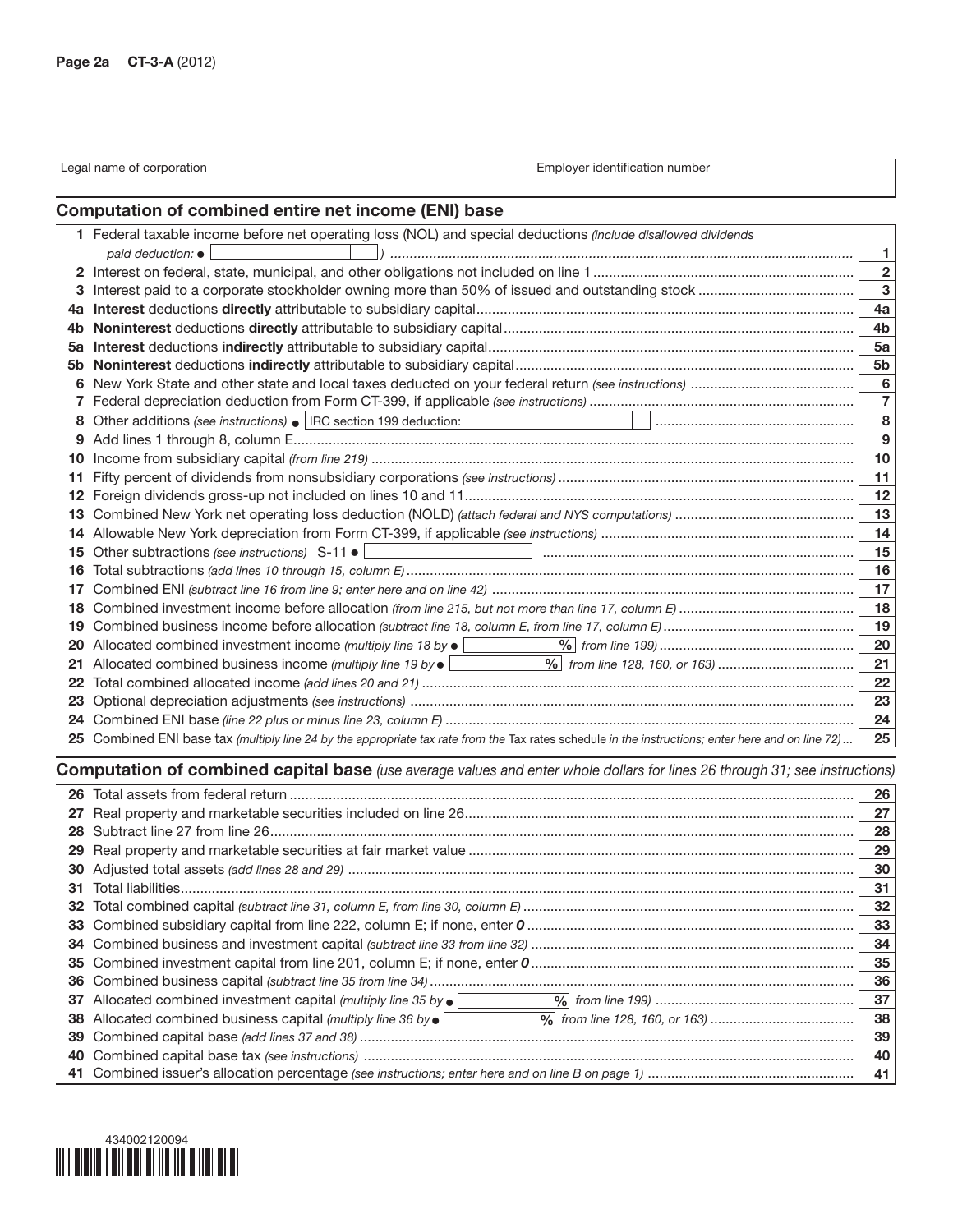$\frac{1}{\sqrt{6}}$ 

|                            | Parent | Total subsidiaries<br>(if only one subsidiary<br>also complete line K) | Subtotal<br>$\left(\text{column }A+\text{column }B\right)$ | Intercorporate<br>eliminations |                               | Combined total<br>(column C - column D) |
|----------------------------|--------|------------------------------------------------------------------------|------------------------------------------------------------|--------------------------------|-------------------------------|-----------------------------------------|
|                            |        |                                                                        |                                                            |                                | lo                            |                                         |
| 1                          |        |                                                                        |                                                            |                                | 1                             |                                         |
| $\mathbf 2$<br>$\mathbf 3$ |        |                                                                        |                                                            |                                | $2^{\bullet}$<br>$3^{\circ}$  |                                         |
| 4a                         |        |                                                                        |                                                            |                                | 4a                            |                                         |
| 4b                         |        |                                                                        |                                                            |                                | 4 <sub>b</sub>                |                                         |
| 5a                         |        |                                                                        |                                                            |                                | 5a                            |                                         |
| 5 <sub>b</sub>             |        |                                                                        |                                                            |                                | 5 <sub>b</sub>                |                                         |
| $\bf 6$                    |        |                                                                        |                                                            |                                | $  \bullet$<br>$\bf 6$        |                                         |
| $\overline{\mathbf{7}}$    |        |                                                                        |                                                            |                                | 7 <sup>o</sup>                |                                         |
| $\bf8$                     |        |                                                                        |                                                            |                                | 8                             |                                         |
| $\boldsymbol{9}$           |        |                                                                        |                                                            |                                | 9                             |                                         |
| $10$                       |        |                                                                        |                                                            |                                | $10$                          |                                         |
| 11                         |        |                                                                        |                                                            |                                | 11                            |                                         |
| 12                         |        |                                                                        |                                                            |                                | $12$ $\bullet$                |                                         |
| $13$                       |        |                                                                        |                                                            |                                | $13$                          |                                         |
| 14                         |        |                                                                        |                                                            |                                | 14                            |                                         |
| 15                         |        |                                                                        |                                                            |                                | $  \bullet$<br>15             |                                         |
| 16                         |        |                                                                        |                                                            |                                | $16$ $\overline{\phantom{0}}$ |                                         |
| $17$                       |        |                                                                        |                                                            |                                | $17$ $\blacksquare$<br>18     |                                         |
| $18$<br>$19$               |        |                                                                        |                                                            |                                | $19$ $\blacksquare$           |                                         |
| 20                         |        |                                                                        |                                                            |                                | ${\bf 20}$                    |                                         |
| 21                         |        |                                                                        |                                                            |                                | þ<br>21                       |                                         |
| 22                         |        |                                                                        |                                                            |                                | $22$ $\overline{\phantom{1}}$ |                                         |
| 23                         |        |                                                                        |                                                            |                                | $  \bullet$<br>23             |                                         |
| 24                         |        |                                                                        |                                                            |                                | 24                            |                                         |
| 25                         |        |                                                                        |                                                            |                                | 25                            |                                         |
|                            |        |                                                                        |                                                            |                                |                               |                                         |
|                            |        |                                                                        |                                                            |                                |                               |                                         |
| 26                         |        |                                                                        |                                                            |                                | 26                            |                                         |
| 27                         |        |                                                                        |                                                            |                                | P<br>27                       |                                         |
| 28                         |        |                                                                        |                                                            |                                | 28                            |                                         |
| 29<br>$30\,$               |        |                                                                        |                                                            |                                | 29<br>$30$ $\bullet$          |                                         |
| 31                         |        |                                                                        |                                                            |                                | 31                            |                                         |
| 32                         |        |                                                                        |                                                            |                                | $32$ $\bullet$                |                                         |
| 33                         |        |                                                                        |                                                            |                                | P<br>33                       |                                         |
| 34                         |        |                                                                        |                                                            |                                | 34                            |                                         |
| 35                         |        |                                                                        |                                                            |                                | $\blacktriangleright$<br>35   |                                         |
| 36                         |        |                                                                        |                                                            |                                | 36                            |                                         |
| 37                         |        |                                                                        |                                                            |                                | $  \bullet$<br>37             |                                         |
| 38                         |        |                                                                        |                                                            |                                | $\blacktriangleright$<br>38   |                                         |
| 39                         |        |                                                                        |                                                            |                                | 39                            |                                         |
| 40                         |        |                                                                        |                                                            |                                | 40                            |                                         |

A B C D D E

41

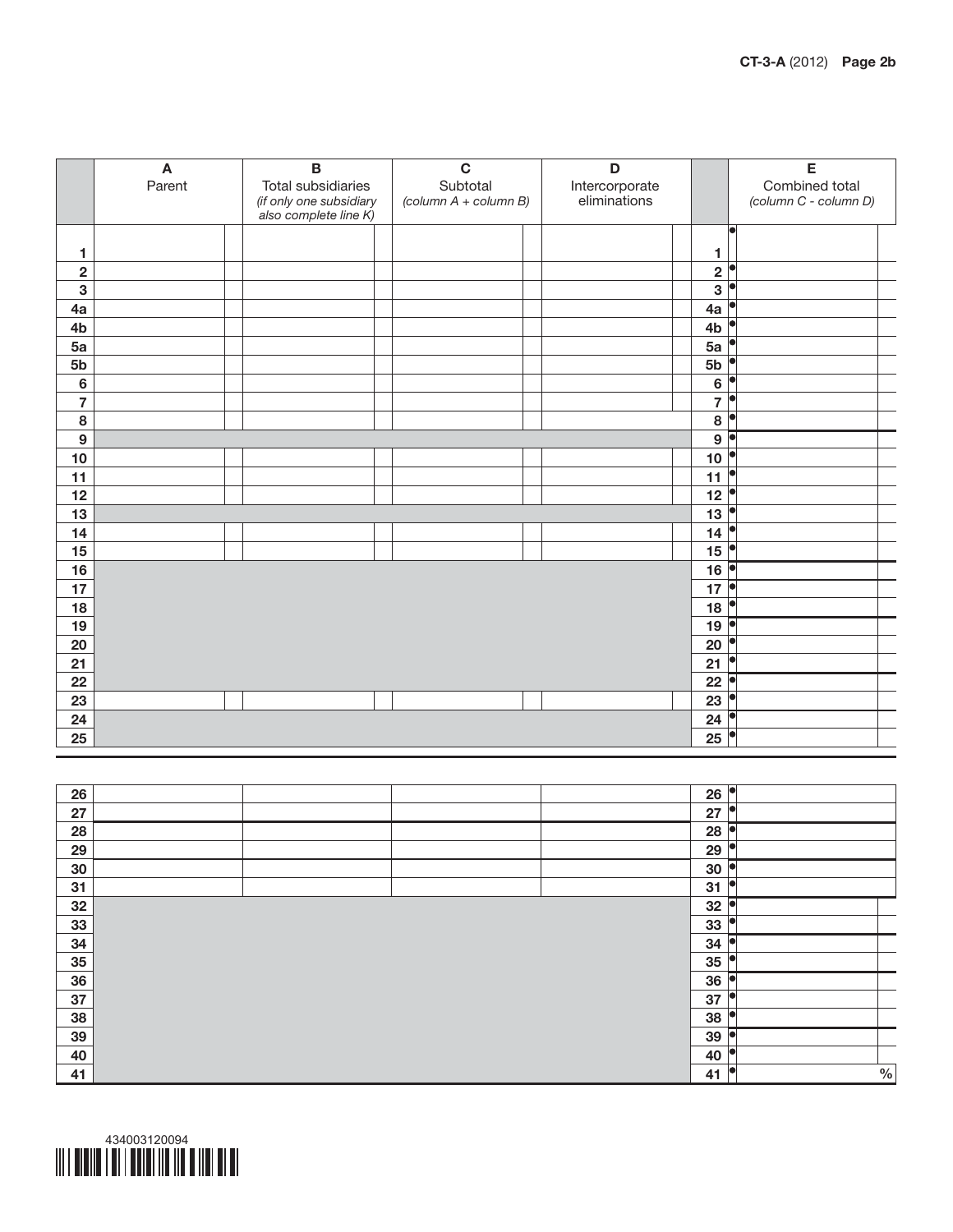|    | Legal name of corporation                                                | Employer identification number                      |    |
|----|--------------------------------------------------------------------------|-----------------------------------------------------|----|
|    | Computation of combined minimum taxable income (MTI) base                |                                                     |    |
|    |                                                                          |                                                     | 42 |
|    | <b>Adjustments</b> (see instructions)                                    |                                                     |    |
|    |                                                                          |                                                     | 43 |
|    |                                                                          |                                                     | 44 |
|    |                                                                          |                                                     | 45 |
|    |                                                                          |                                                     | 46 |
|    |                                                                          |                                                     | 47 |
|    |                                                                          |                                                     | 48 |
|    |                                                                          |                                                     | 49 |
|    |                                                                          |                                                     | 50 |
|    |                                                                          |                                                     | 51 |
|    | Tax preference items (see instructions)                                  |                                                     |    |
|    |                                                                          |                                                     | 52 |
| 53 |                                                                          |                                                     | 53 |
| 54 |                                                                          |                                                     | 54 |
|    |                                                                          |                                                     | 55 |
| 56 |                                                                          |                                                     | 56 |
| 57 |                                                                          |                                                     | 57 |
| 58 |                                                                          |                                                     | 58 |
| 59 |                                                                          |                                                     | 59 |
| 60 |                                                                          |                                                     | 60 |
| 61 |                                                                          |                                                     | 61 |
| 62 |                                                                          |                                                     | 62 |
|    |                                                                          |                                                     | 63 |
|    |                                                                          |                                                     | 64 |
| 65 |                                                                          |                                                     | 65 |
|    | 66 Allocated combined alternative business income (multiply line 65 by [ | $\frac{1}{2}$ from line 128, line 163, or line 195) | 66 |
|    | 67 Allocated combined alternative investment income (multiply line 64 by |                                                     | 67 |
|    |                                                                          |                                                     | 68 |
|    |                                                                          |                                                     | 69 |
|    |                                                                          |                                                     | 70 |
|    |                                                                          |                                                     | 71 |

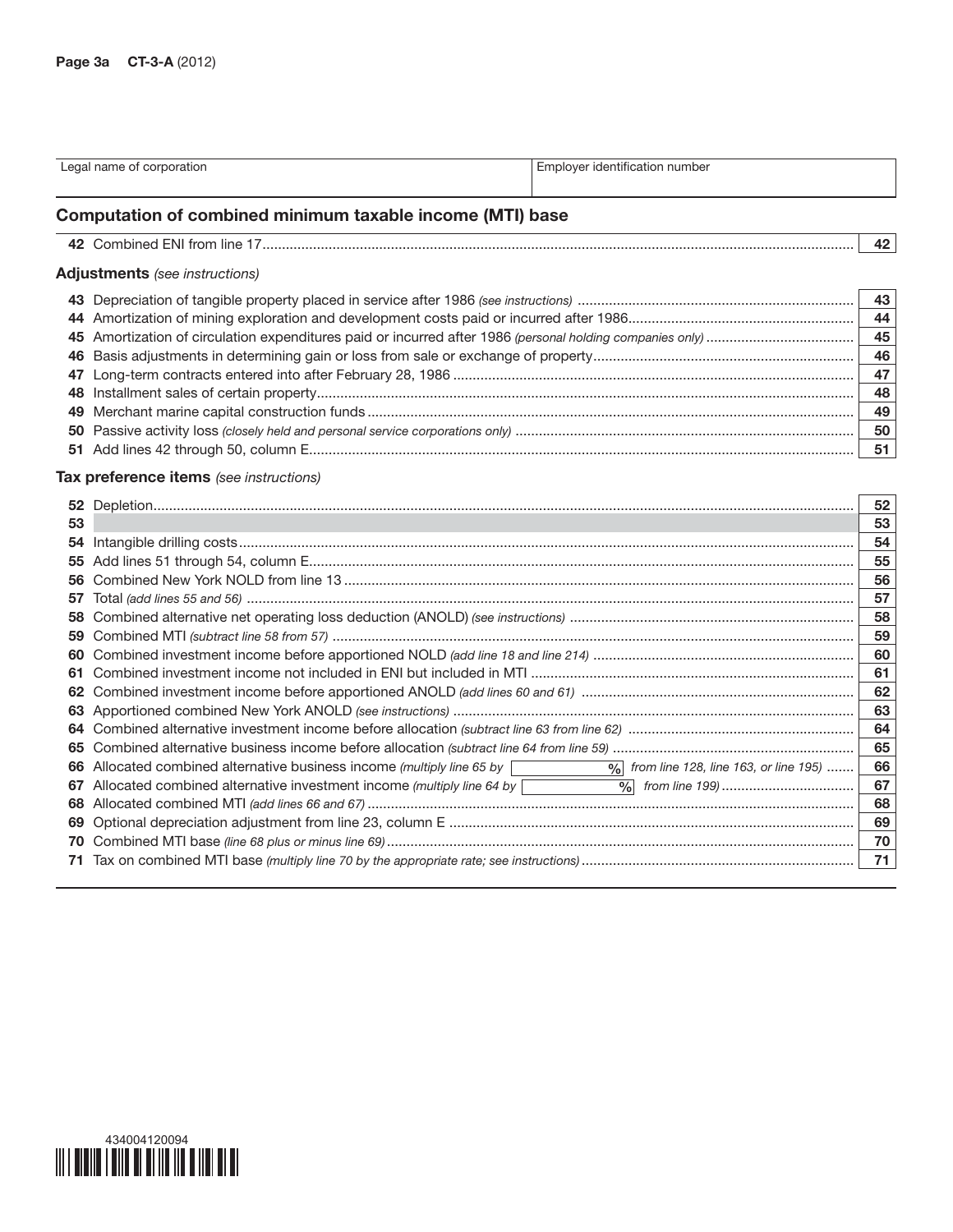|    | Parent | Total subsidiaries<br><i>(if only one subsidiary)</i><br>also complete line K) | Subtotal<br>(column $A$ + column B) | Intercorporate<br>eliminations |    | Combined total<br>(column C - column D) |  |
|----|--------|--------------------------------------------------------------------------------|-------------------------------------|--------------------------------|----|-----------------------------------------|--|
| 42 |        |                                                                                |                                     |                                | 42 |                                         |  |

| 43 |  |  |  | 43 |  |
|----|--|--|--|----|--|
| 44 |  |  |  | 44 |  |
| 45 |  |  |  | 45 |  |
| 46 |  |  |  | 46 |  |
| 47 |  |  |  | 47 |  |
| 48 |  |  |  | 48 |  |
| 49 |  |  |  | 49 |  |
| 50 |  |  |  | 50 |  |
| 51 |  |  |  | 51 |  |

| 52   |  |  |  | 52         |    |
|------|--|--|--|------------|----|
| 53   |  |  |  |            |    |
| 54   |  |  |  | 54         | o  |
| 55   |  |  |  | 55         |    |
| 56   |  |  |  | 56         |    |
| 57   |  |  |  | 57         | le |
| 58   |  |  |  | 58         |    |
| 59   |  |  |  | 59         | Ō  |
| 60   |  |  |  | 60         |    |
| 61   |  |  |  | 61         |    |
| 62   |  |  |  | 62         |    |
| 63   |  |  |  | 63         |    |
| 64   |  |  |  | 64         |    |
| 65   |  |  |  | 65         | دا |
| 66   |  |  |  | 66         |    |
| 67   |  |  |  | 67         |    |
| 68   |  |  |  | 68         |    |
| 69   |  |  |  | 69         |    |
| 70   |  |  |  | ${\bf 70}$ | ℯ  |
| $71$ |  |  |  | 71         | lo |

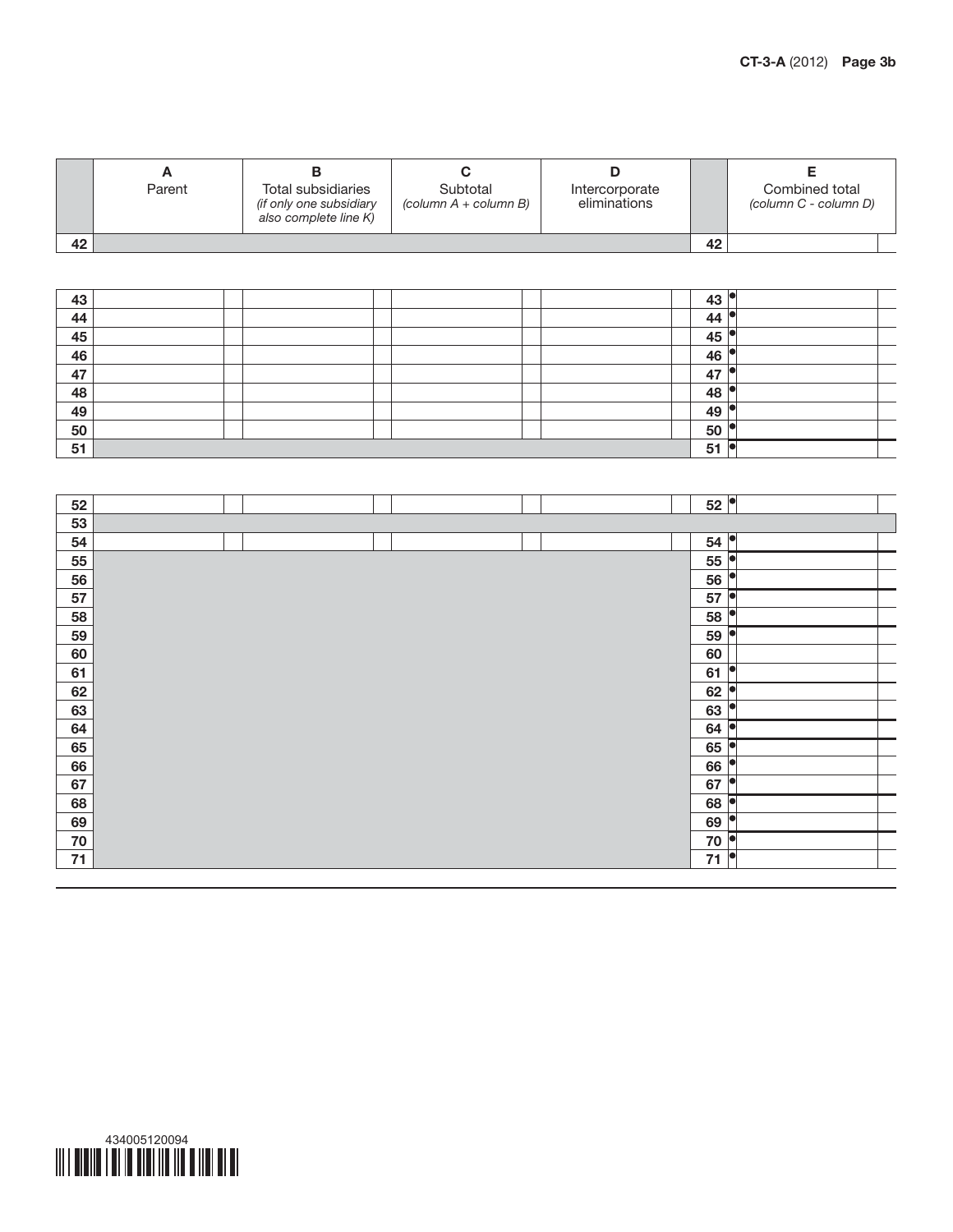|      | Legal name of corporation                                                                                                      | Employer identification number |            |  |
|------|--------------------------------------------------------------------------------------------------------------------------------|--------------------------------|------------|--|
|      | <b>Computation of tax</b>                                                                                                      |                                |            |  |
|      |                                                                                                                                |                                | 72         |  |
|      | 73 Tax on combined capital base from line 40 (see instructions)                                                                |                                |            |  |
|      | (if new small business, mark an X in applicable box: first year $\bullet$ $\Box$ second year $\bullet$ $\Box$                  | $\rightarrow$ $\bullet$        | 73         |  |
|      | Fixed dollar minimum tax (see instructions)                                                                                    |                                |            |  |
|      |                                                                                                                                |                                |            |  |
|      |                                                                                                                                |                                | 74b        |  |
|      |                                                                                                                                |                                | 75         |  |
| 76   |                                                                                                                                |                                | 76         |  |
| 77   |                                                                                                                                |                                | 77         |  |
| 78   |                                                                                                                                |                                | 78         |  |
| 79   |                                                                                                                                |                                | 79         |  |
| 80   |                                                                                                                                |                                | 80         |  |
| 81   |                                                                                                                                |                                | 81         |  |
|      | 82 Number of subsidiaries: •<br>Number of taxable subsidiaries: •                                                              |                                | 82         |  |
|      | See instructions before completing lines 83a and 83b                                                                           |                                |            |  |
|      | 83a Sum of fixed dollar minimum (FDM) taxes from all subsidiaries with a FDM over \$1,000                                      |                                | <b>83a</b> |  |
|      |                                                                                                                                |                                | 83b        |  |
|      |                                                                                                                                |                                | 84         |  |
|      | First installment of estimated tax for next period:                                                                            |                                |            |  |
|      |                                                                                                                                |                                | <b>85a</b> |  |
| 85b  | If you did not file Form CT-5.3 and the total of lines 81 and 83a is over \$1,000, see instructions ■                          |                                | 85b        |  |
|      |                                                                                                                                |                                | 86         |  |
| 87   |                                                                                                                                |                                | 87         |  |
| 88   |                                                                                                                                |                                | 88         |  |
| 89   | Estimated tax penalty (see instructions; mark an <b>X</b> in the box if Form CT-222 is attached) $\bullet$ $\vert \cdot \vert$ |                                | 89         |  |
| 90   |                                                                                                                                |                                | 90         |  |
| 91   |                                                                                                                                |                                | 91         |  |
|      |                                                                                                                                |                                | 92         |  |
|      | Voluntary gifts/contributions (see instructions):                                                                              |                                |            |  |
|      |                                                                                                                                | 00                             |            |  |
|      |                                                                                                                                | 00                             |            |  |
|      | 93c Prostate Cancer Research, Detection, and Education Fund 193c                                                               | 00                             |            |  |
|      | 93d                                                                                                                            | 00                             |            |  |
|      |                                                                                                                                | 00                             |            |  |
|      | 94 Balance due (if line 87 is less than the total of lines 86, 89, 90, 91, and 93a through 93e, enter the                      |                                |            |  |
|      | difference here. This is the amount due; enter the payment amount on line A on page 1)                                         |                                | 94         |  |
|      | 95 Overpayment (if line 87 is more than the total of lines 86, 89, 90, 91, and 93a through 93e, enter the                      |                                |            |  |
|      |                                                                                                                                |                                | 95         |  |
|      |                                                                                                                                |                                | 96         |  |
| 97   |                                                                                                                                |                                | 97         |  |
| 98   |                                                                                                                                |                                | 98         |  |
| 99   |                                                                                                                                |                                | 99         |  |
| 100a |                                                                                                                                |                                |            |  |
| 100b | Tax credits to be credited as an overpayment to next year's return                                                             |                                |            |  |
|      |                                                                                                                                |                                |            |  |

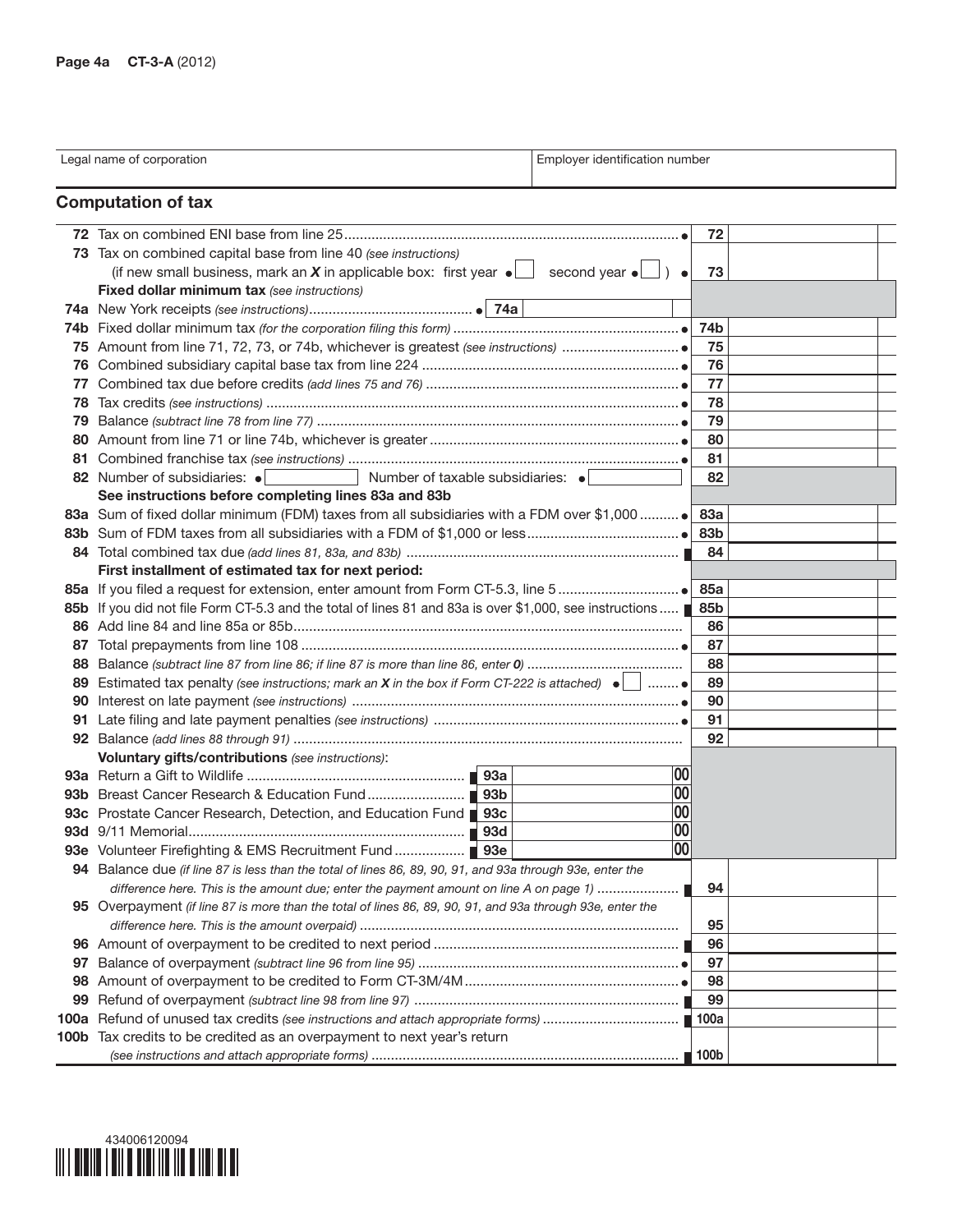| CT-38 •  | CT-242  ●                                                                                                                                        |                                                   | CT-603  ●   |                               |      | CT-634 ●         |                  |                 |  |
|----------|--------------------------------------------------------------------------------------------------------------------------------------------------|---------------------------------------------------|-------------|-------------------------------|------|------------------|------------------|-----------------|--|
| CT-40 ●  | CT-243  ●                                                                                                                                        |                                                   | CT-604  ●   |                               |      | CT-635 •         |                  |                 |  |
| CT-41  ● | CT-246  ●                                                                                                                                        |                                                   | CT-605  ●   |                               |      | DTF-619  •       |                  |                 |  |
| $CT-43$  | CT-248  ●                                                                                                                                        |                                                   | CT-606  ●   |                               |      | DTF-621  •       |                  |                 |  |
| CT-44  ● | CT-249  ●                                                                                                                                        |                                                   | CT-607  ●   |                               |      | DTF-622  .       |                  |                 |  |
| CT-46 •  | CT-250  ●                                                                                                                                        |                                                   | CT-611  ●   |                               |      |                  |                  |                 |  |
| CT-47 ●  | CT-259 ●                                                                                                                                         |                                                   | CT-611.1  ● |                               |      | DTF-630  •       |                  |                 |  |
| CT-236●  | CT-261  ●                                                                                                                                        |                                                   | CT-612  ●   |                               |      | Servicing        |                  |                 |  |
| CT-238•  | CT-601  ●                                                                                                                                        |                                                   | CT-613 ●    |                               |      | mortgages credit |                  |                 |  |
| $CT-239$ | CT-601.1 ●                                                                                                                                       |                                                   | CT-631  ●   |                               |      | Other credits ●  |                  |                 |  |
| $CT-241$ | CT-602  ●                                                                                                                                        |                                                   | CT-633 ●    |                               |      |                  |                  |                 |  |
|          |                                                                                                                                                  |                                                   |             |                               |      |                  |                  |                 |  |
|          |                                                                                                                                                  |                                                   |             |                               |      |                  |                  |                 |  |
|          | 101a Total credits listed above (enter here and on line 78; attach appropriate form or statement for each credit claimed)                        |                                                   |             |                               |      | 101a             |                  |                 |  |
|          | 101b Total refund eligible tax credits (see instructions; the amount of the credit claimed as a refund should be shown only on line 100a) • 101b |                                                   |             |                               |      |                  |                  |                 |  |
|          | <b>Composition of prepayments included on line 87</b> (see instructions)                                                                         |                                                   |             |                               |      | Date paid        | <b>Amount</b>    |                 |  |
|          |                                                                                                                                                  |                                                   |             |                               | 102  |                  |                  |                 |  |
|          |                                                                                                                                                  |                                                   |             |                               |      |                  |                  |                 |  |
|          |                                                                                                                                                  |                                                   |             |                               | 103a |                  |                  |                 |  |
|          |                                                                                                                                                  |                                                   |             |                               | 103b |                  |                  |                 |  |
|          |                                                                                                                                                  |                                                   |             |                               | 103c |                  |                  |                 |  |
|          |                                                                                                                                                  |                                                   |             |                               | 104  |                  |                  |                 |  |
|          |                                                                                                                                                  | Period                                            |             |                               |      | 105              |                  |                 |  |
|          | 106 Overpayment credited from Form CT-3M/4M                                                                                                      |                                                   |             |                               |      | 106              |                  |                 |  |
|          | 107 Total prepayments from subsidiaries not previously included in the combined return (from Form(s) CT-3-A/C)                                   |                                                   |             |                               |      | 107              |                  |                 |  |
|          |                                                                                                                                                  |                                                   |             |                               |      | 108              |                  |                 |  |
|          |                                                                                                                                                  |                                                   |             |                               |      |                  |                  |                 |  |
|          | 110 If the IRS has completed an audit of any of your returns within the last five years, list years:                                             |                                                   |             |                               |      |                  |                  |                 |  |
|          | 111 If a member of an affiliated federal group, enter name of primary corporation and EIN:                                                       |                                                   |             |                               |      |                  |                  |                 |  |
|          | lame                                                                                                                                             |                                                   |             | $\bullet$ EIN                 |      |                  |                  |                 |  |
|          | 112 If more than 50% owned by another corporation, enter name of parent corporation and EIN:                                                     |                                                   |             |                               |      |                  |                  |                 |  |
|          | <b>Name</b>                                                                                                                                      |                                                   |             | $\bullet$ EIN                 |      |                  |                  |                 |  |
|          | 113 Corporations organized outside New York State, complete the following for capital stock issued and outstanding:                              |                                                   |             |                               |      |                  |                  |                 |  |
|          | Number of par shares                                                                                                                             | Value                                             |             | Number of no-par shares       |      |                  | Value            |                 |  |
|          |                                                                                                                                                  | \$                                                |             |                               |      |                  | \$               |                 |  |
|          | Interest paid to shareholders                                                                                                                    |                                                   |             |                               |      |                  |                  |                 |  |
|          |                                                                                                                                                  |                                                   |             |                               |      |                  |                  |                 |  |
|          |                                                                                                                                                  |                                                   |             |                               |      |                  |                  |                 |  |
|          | 114 Did this corporation make any payments treated as interest in the computation of ENI to shareholders                                         |                                                   |             |                               |      |                  |                  |                 |  |
|          | owning directly or indirectly, individually or in the aggregate, more than 50% of the corporation's issued                                       |                                                   |             |                               |      |                  |                  |                 |  |
|          | and outstanding capital stock (mark an X in the appropriate box)? If Yes, complete the following and mark                                        |                                                   |             |                               |      | 114              |                  |                 |  |
|          | Shareholder's name                                                                                                                               |                                                   |             | Social security number or EIN |      |                  | Yes •            | No <sup>•</sup> |  |
|          |                                                                                                                                                  |                                                   |             |                               |      |                  |                  |                 |  |
|          | Interest paid to shareholder                                                                                                                     | Total indebtedness to shareholder described above |             | Total interest paid           |      |                  |                  |                 |  |
|          |                                                                                                                                                  |                                                   |             |                               |      |                  |                  |                 |  |
|          | 115 Is there written evidence of the indebtedness?                                                                                               |                                                   |             |                               |      | 115              | Yes $\bullet$    | No ●            |  |
|          | 116a Is the combined group claiming small business taxpayer status for lower ENI tax rates?                                                      |                                                   |             |                               |      | 116a             | Yes •            | No ●            |  |
|          |                                                                                                                                                  |                                                   |             |                               |      |                  |                  |                 |  |
|          | 117a Is the combined group claiming qualified New York manufacturer status for lower capital base                                                |                                                   |             |                               |      | 117a             | Yes <sup>•</sup> | No.             |  |
|          |                                                                                                                                                  |                                                   |             |                               |      |                  |                  |                 |  |
|          | 117b Is the combined group claiming qualified New York manufacturer status for lower ENI tax rates?                                              |                                                   |             |                               |      | 117b             | Yes <sup>•</sup> | No.             |  |
|          |                                                                                                                                                  |                                                   |             |                               |      |                  |                  |                 |  |
|          | 117c Is the combined group claiming eligible qualified New York manufacturer status for lower tax                                                |                                                   |             |                               |      | 117c             | Yes <sup>•</sup> | No.             |  |



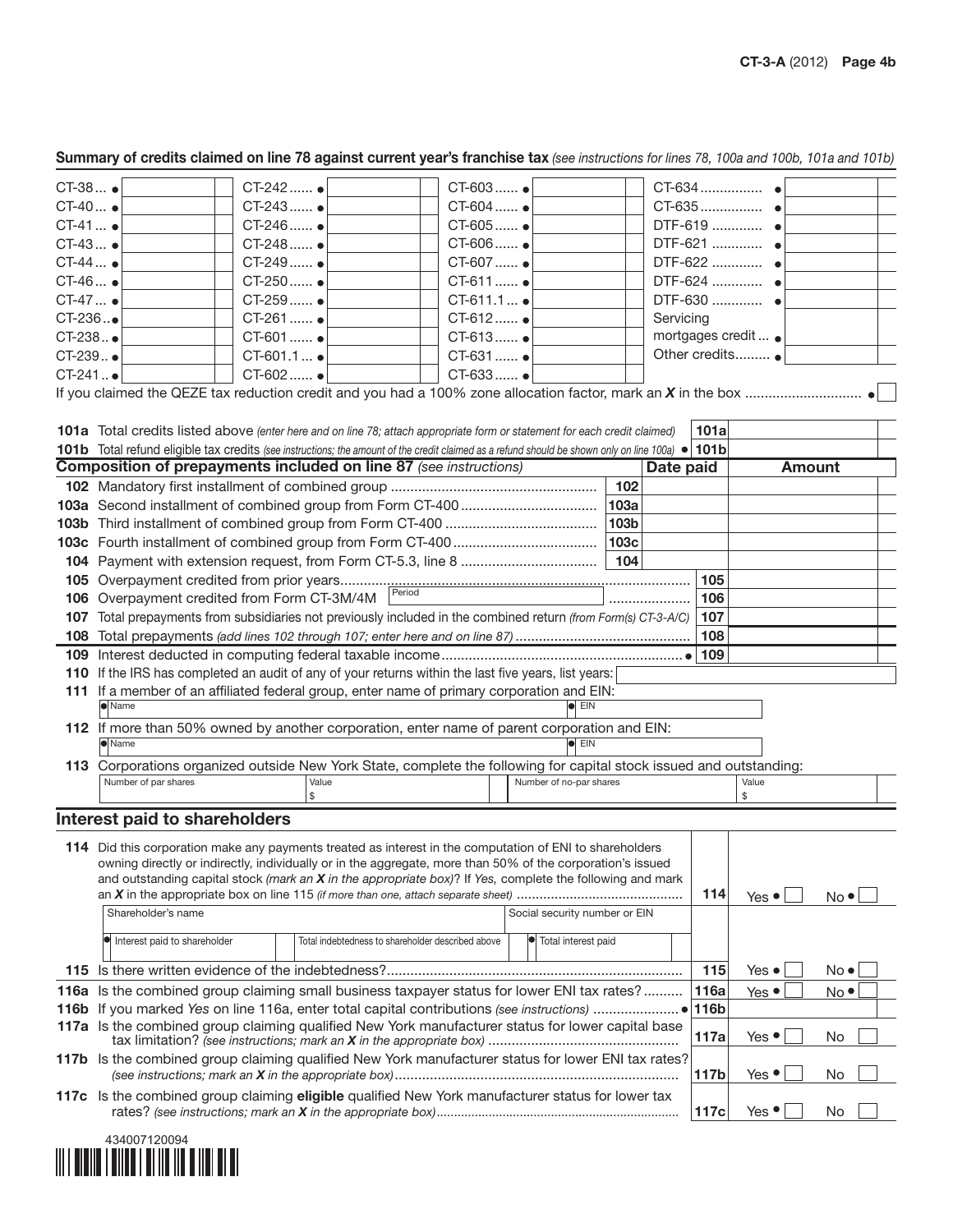Page 5a CT-3-A (2012)

| Legal name of corporation | Employer identification number |
|---------------------------|--------------------------------|
|                           |                                |

# Computation of combined business allocation percentage for aviation corporations *(use the combined totals when dividing)*

|      |                                                                                                                   | 118a             |
|------|-------------------------------------------------------------------------------------------------------------------|------------------|
|      |                                                                                                                   | 118b             |
| 119  |                                                                                                                   | 119              |
| 120  | Combined New York aircraft arrivals and departures percentage (divide line 118b, column E, by line 119, column E) | 120              |
|      |                                                                                                                   | 121a             |
|      |                                                                                                                   | 121 <sub>b</sub> |
| 122. |                                                                                                                   | 122              |
|      |                                                                                                                   | 123              |
|      |                                                                                                                   | 124a             |
|      |                                                                                                                   | 124b             |
| 125  |                                                                                                                   | 125              |
| 126  |                                                                                                                   | 126              |
| 127  |                                                                                                                   | 127              |
|      |                                                                                                                   | 128              |

# Computation of combined business allocation percentage *(use combined totals when dividing)*

Are the companies in the combined group qualified foreign air carriers, or principally engaged in the activity of an air freight forwarder acting as principal or like indirect air carrier? *(see instructions*) ....................................................................................Yes No

If *No*, complete only lines 142 through 154 and enter on line 160 the receipts factor computed on line 154. The receipts factor is the business allocation percentage.

|           |     |                                                                                                                                                                                                                                | 129  |
|-----------|-----|--------------------------------------------------------------------------------------------------------------------------------------------------------------------------------------------------------------------------------|------|
|           |     | 130 Total real estate owned measurement contracts and the contract of the contract of the contract of the contract of the contract of the contract of the contract of the contract of the contract of the contract of the cont | 130  |
|           |     |                                                                                                                                                                                                                                | 131  |
|           |     |                                                                                                                                                                                                                                | 132  |
|           |     |                                                                                                                                                                                                                                | 133. |
|           |     |                                                                                                                                                                                                                                | 134  |
|           |     |                                                                                                                                                                                                                                | 135  |
|           |     |                                                                                                                                                                                                                                | 136  |
|           | 137 |                                                                                                                                                                                                                                | 137  |
| ⋗         |     |                                                                                                                                                                                                                                | 138  |
| <b>g</b>  |     |                                                                                                                                                                                                                                | 139  |
|           | 140 |                                                                                                                                                                                                                                | 140  |
| ∢         | 141 |                                                                                                                                                                                                                                | 141  |
|           |     |                                                                                                                                                                                                                                |      |
|           |     |                                                                                                                                                                                                                                |      |
|           |     |                                                                                                                                                                                                                                | 142  |
|           |     |                                                                                                                                                                                                                                | 143  |
| 5∏        |     |                                                                                                                                                                                                                                | 144  |
| 3         |     |                                                                                                                                                                                                                                | 145  |
|           |     |                                                                                                                                                                                                                                | 146  |
|           |     |                                                                                                                                                                                                                                | 147  |
| course of |     |                                                                                                                                                                                                                                | 148  |
| a         |     |                                                                                                                                                                                                                                | 149  |
|           |     |                                                                                                                                                                                                                                | 150  |
|           |     |                                                                                                                                                                                                                                | 151  |
| $\equiv$  |     |                                                                                                                                                                                                                                | 152  |
| pts       |     |                                                                                                                                                                                                                                | 153  |
|           |     |                                                                                                                                                                                                                                | 154  |



*(continued)*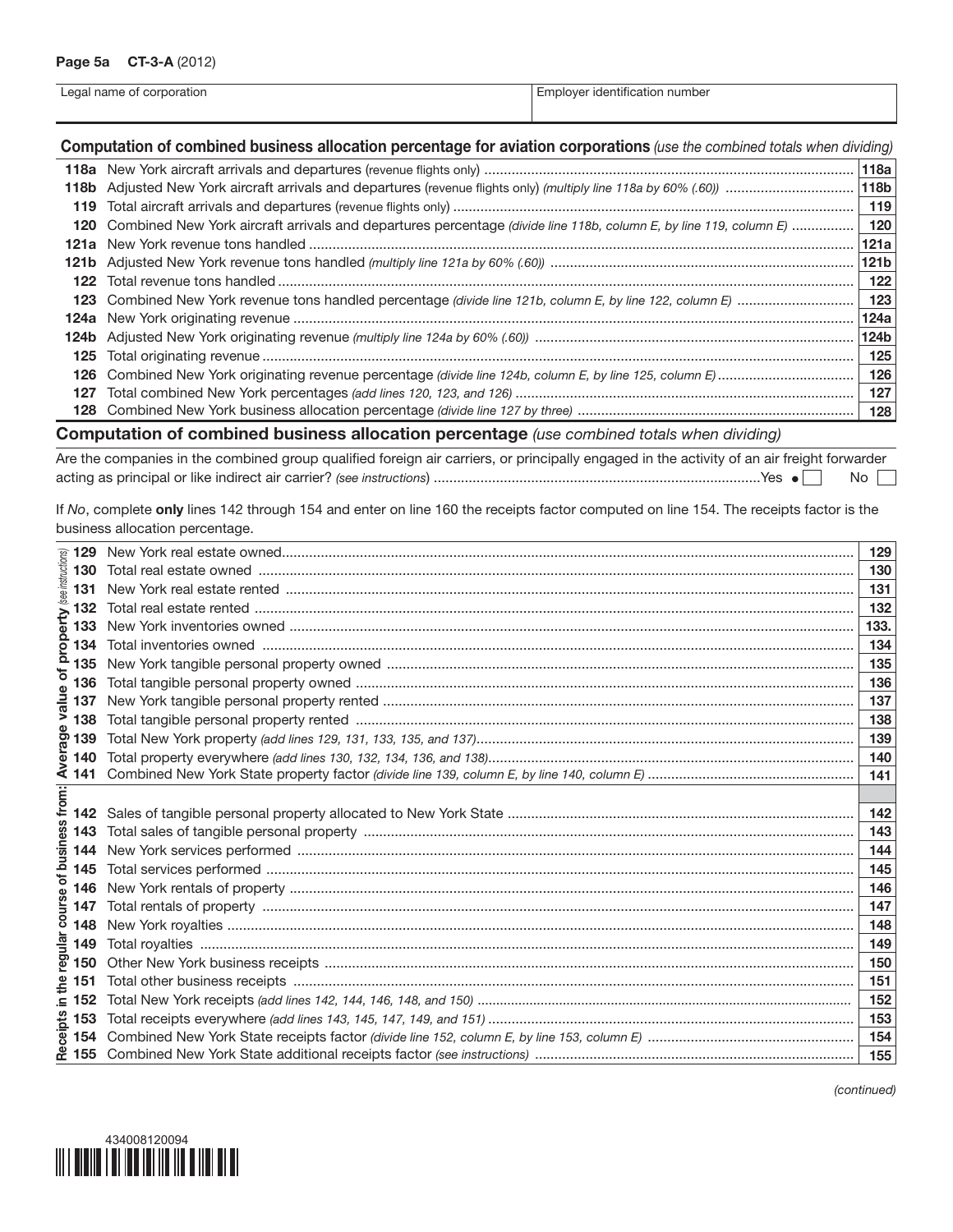

| 129                              |  | 129                                   |                 |
|----------------------------------|--|---------------------------------------|-----------------|
| 130                              |  | 130                                   |                 |
| 131                              |  | 131                                   |                 |
| 132                              |  | $132$ <sup><math>\degree</math></sup> |                 |
| 133                              |  | 133                                   |                 |
| 134                              |  | 134                                   |                 |
| 135                              |  | $135$ <sup><math>\degree</math></sup> |                 |
| 136                              |  | 136                                   |                 |
| 137                              |  | $137$ <sup><math>\degree</math></sup> |                 |
| 138                              |  | 138                                   |                 |
| 139                              |  | 139                                   |                 |
| lo<br>140                        |  | 140                                   |                 |
| $141$                            |  | 141                                   | $\frac{0}{6}$   |
|                                  |  |                                       |                 |
| 142                              |  | 142                                   |                 |
| 143                              |  | 143                                   |                 |
| 144                              |  | O<br>144                              |                 |
| 145                              |  | 145                                   |                 |
| 146                              |  | 146                                   |                 |
| 147                              |  | 147                                   |                 |
| 148                              |  | 148                                   |                 |
| 149                              |  | 149                                   |                 |
| 150                              |  | 150                                   |                 |
| 151                              |  | 151                                   |                 |
| 152                              |  | 152                                   |                 |
| lo:<br>$\overline{\mathbf{153}}$ |  | 153                                   |                 |
| 154                              |  | 154                                   | $\frac{\%}{\%}$ |
| 155                              |  | 155                                   |                 |

|                  | A      | B                                                | $\mathbf C$             | D              |      | Е                     |
|------------------|--------|--------------------------------------------------|-------------------------|----------------|------|-----------------------|
|                  | Parent | Total subsidiaries                               | Subtotal                | Intercorporate |      | Combined total        |
|                  |        | (if only one subsidiary<br>also complete line K) | (column $A$ + column B) | eliminations   |      | (column C - column D) |
|                  |        |                                                  |                         |                |      |                       |
| 118a             |        |                                                  |                         |                | 118a |                       |
| 118b             |        |                                                  |                         |                | 118b |                       |
| 119              |        |                                                  |                         |                | 119  |                       |
| 120              |        |                                                  |                         |                | 120  | $\frac{0}{0}$         |
| 121a             |        |                                                  |                         |                | 121a |                       |
| 121 <sub>b</sub> |        |                                                  |                         |                | 121b |                       |
| 122              |        |                                                  |                         |                | 122  |                       |
| 123              |        |                                                  |                         |                | 123  | $\frac{0}{0}$         |
| 124a             |        |                                                  |                         |                | 124a |                       |
| 124b             |        |                                                  |                         |                | 124b |                       |
| 125              |        |                                                  |                         |                | 125  |                       |
| 126              |        |                                                  |                         |                | 126  | $\%$                  |
| 127              |        |                                                  |                         |                | 127  | $\frac{0}{0}$         |
| 128              |        |                                                  |                         |                | 128  | $\frac{0}{0}$         |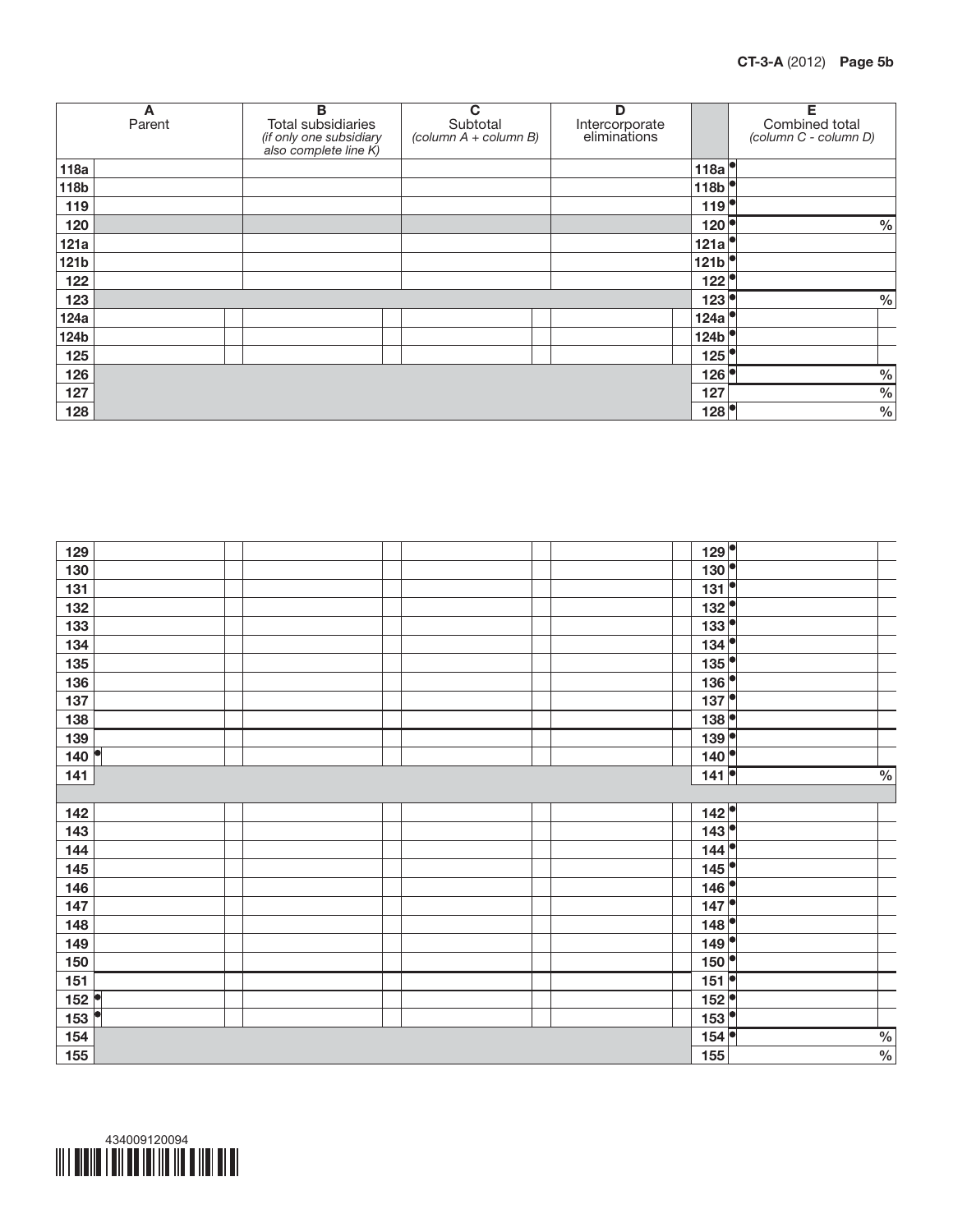| Legal name of corporation<br>. | <br>. Emplover identification number |
|--------------------------------|--------------------------------------|
|                                |                                      |
|                                |                                      |

### Computation of combined business allocation percentage *(use combined totals when dividing) (continued)*

|  | 156<br>157<br>158<br>159<br>160 |
|--|---------------------------------|
|  |                                 |
|  |                                 |
|  |                                 |
|  |                                 |

Computation of combined business allocation percentage for trucking and railroad corporations *(use the combined totals when dividing)*

| 161 | New York revenue miles                                                                                  |  |
|-----|---------------------------------------------------------------------------------------------------------|--|
|     | <b>162</b> Total revenue miles                                                                          |  |
|     | 163 Combined New York business allocation percentage (divide line 161, column E, by line 162, column E) |  |

## Computation of combined alternative business allocation percentage for combined MTI base

*(use the combined totals when dividing)*

If the companies in the combined group are not qualified foreign air carriers or principally engaged in the activity of an air freight forwarder acting as principal or like indirect air carrier, complete only lines 177 through 189 and enter on line 195 the receipts factor computed on line 189. The receipts factor is the alternative business allocation percentage.

|   |  | 164 |  |  |
|---|--|-----|--|--|
|   |  | 165 |  |  |
|   |  | 166 |  |  |
|   |  | 167 |  |  |
|   |  |     |  |  |
|   |  | 168 |  |  |
|   |  | 169 |  |  |
|   |  | 170 |  |  |
| ৳ |  | 171 |  |  |
|   |  | 172 |  |  |
|   |  | 173 |  |  |
|   |  | 174 |  |  |
|   |  | 175 |  |  |
| ⋖ |  | 176 |  |  |
|   |  | 177 |  |  |
|   |  | 178 |  |  |
|   |  | 179 |  |  |
|   |  |     |  |  |
|   |  |     |  |  |
|   |  | 182 |  |  |
|   |  | 183 |  |  |
|   |  | 184 |  |  |
|   |  | 185 |  |  |
|   |  | 186 |  |  |
|   |  | 187 |  |  |
|   |  | 188 |  |  |
|   |  | 189 |  |  |
|   |  | 190 |  |  |
|   |  | 191 |  |  |
|   |  | 192 |  |  |
|   |  | 193 |  |  |
| ൨ |  | 194 |  |  |
|   |  |     |  |  |
|   |  | 195 |  |  |

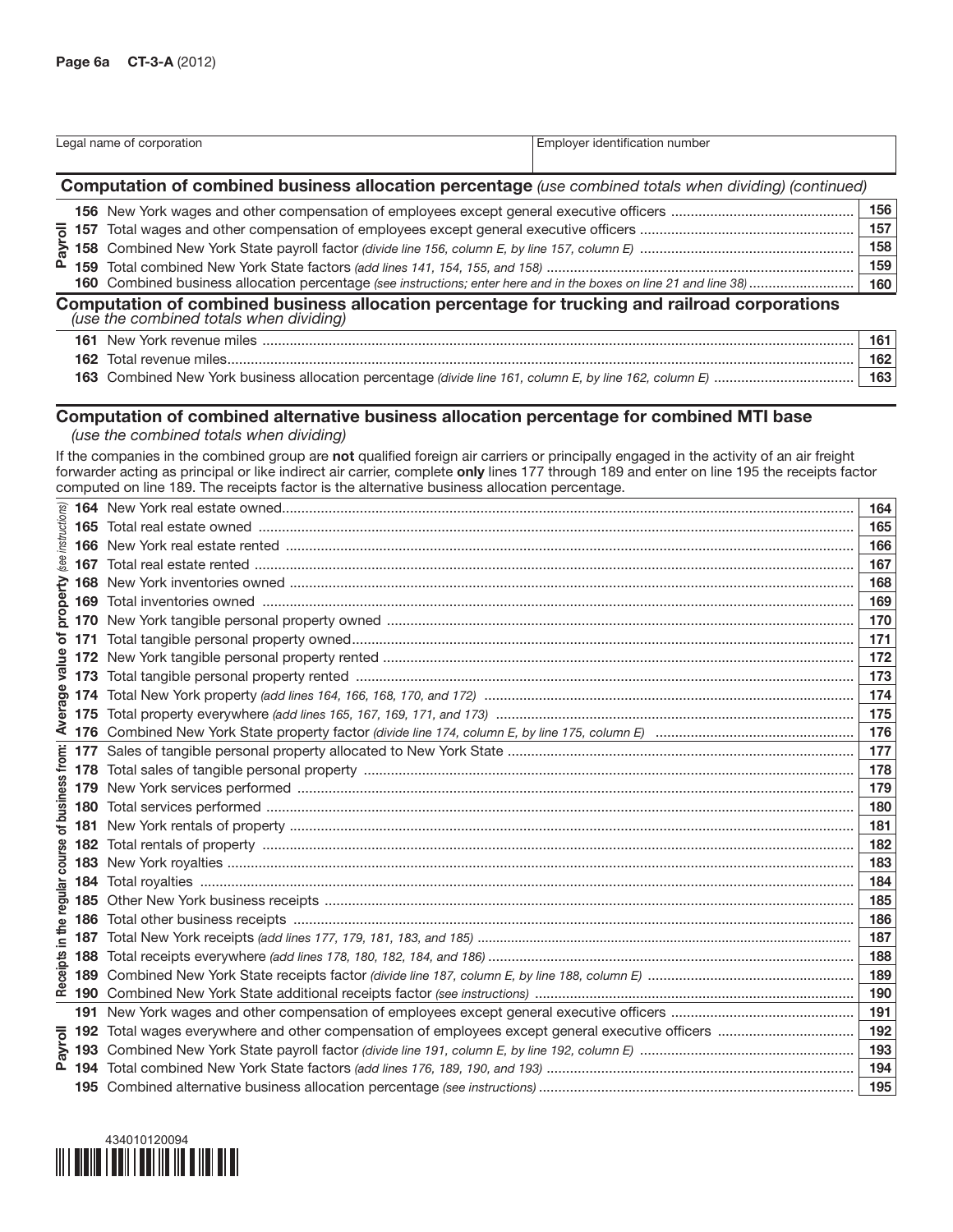

|            | $\overline{\mathbf{A}}$ | $\overline{\mathbf{B}}$                                                | $\overline{\mathbf{c}}$           | $\overline{\mathsf{D}}$        |            | $\overline{\mathsf{E}}$                 |
|------------|-------------------------|------------------------------------------------------------------------|-----------------------------------|--------------------------------|------------|-----------------------------------------|
|            | Parent                  | Total subsidiaries<br>(if only one subsidiary<br>also complete line K) | Subtotal<br>(column A + column B) | Intercorporate<br>eliminations |            | Combined total<br>(column C - column D) |
| 156        |                         |                                                                        |                                   |                                | 156        |                                         |
| 157        |                         |                                                                        |                                   |                                | 157        |                                         |
| 158        |                         |                                                                        |                                   |                                | 158        |                                         |
| 159        |                         |                                                                        |                                   |                                | 159        | $\frac{\frac{9}{6}}{\frac{9}{6}}$       |
| 160        |                         |                                                                        |                                   |                                | 160        |                                         |
|            |                         |                                                                        |                                   |                                |            |                                         |
| 161        |                         |                                                                        |                                   |                                | 161        |                                         |
| 162        |                         |                                                                        |                                   |                                | 162        |                                         |
| 163        |                         |                                                                        |                                   |                                | 163        | $\frac{0}{6}$                           |
|            |                         |                                                                        |                                   |                                |            |                                         |
| 164        |                         |                                                                        |                                   |                                | 164        |                                         |
| 165        |                         |                                                                        |                                   |                                | 165        |                                         |
| 166        |                         |                                                                        |                                   |                                | 166        |                                         |
| 167        |                         |                                                                        |                                   |                                | 167        |                                         |
| 168        |                         |                                                                        |                                   |                                | 168        |                                         |
| 169        |                         |                                                                        |                                   |                                | 169        |                                         |
| 170        |                         |                                                                        |                                   |                                | 170        |                                         |
| 171        |                         |                                                                        |                                   |                                | 171        |                                         |
| 172        |                         |                                                                        |                                   |                                | 172        |                                         |
| 173        |                         |                                                                        |                                   |                                | 173        |                                         |
| 174        |                         |                                                                        |                                   |                                | 174        |                                         |
| 175        |                         |                                                                        |                                   |                                | 175        |                                         |
| 176        |                         |                                                                        |                                   |                                | 176        | $\frac{0}{6}$                           |
| 177        |                         |                                                                        |                                   |                                | 177        |                                         |
| 178        |                         |                                                                        |                                   |                                | 178        |                                         |
| 179        |                         |                                                                        |                                   |                                | 179        |                                         |
| 180        |                         |                                                                        |                                   |                                | 180        |                                         |
| 181        |                         |                                                                        |                                   |                                | 181        |                                         |
| 182<br>183 |                         |                                                                        |                                   |                                | 182<br>183 |                                         |
| 184        |                         |                                                                        |                                   |                                | 184        |                                         |
| 185        |                         |                                                                        |                                   |                                | 185        |                                         |
| 186        |                         |                                                                        |                                   |                                | 186        |                                         |
| 187        |                         |                                                                        |                                   |                                | 187        |                                         |
| 188        |                         |                                                                        |                                   |                                | 188        |                                         |
| 189        |                         |                                                                        |                                   |                                | 189        |                                         |
| 190        |                         |                                                                        |                                   |                                | 190        | $\frac{\%}{\%}$                         |
| 191        |                         |                                                                        |                                   |                                | 191        |                                         |
| 192        |                         |                                                                        |                                   |                                | 192        |                                         |
| 193        |                         |                                                                        |                                   |                                | 193        |                                         |
| 194        |                         |                                                                        |                                   |                                | 194        |                                         |
| 195        |                         |                                                                        |                                   |                                | 195        | $\frac{\%}{\%}$<br>%                    |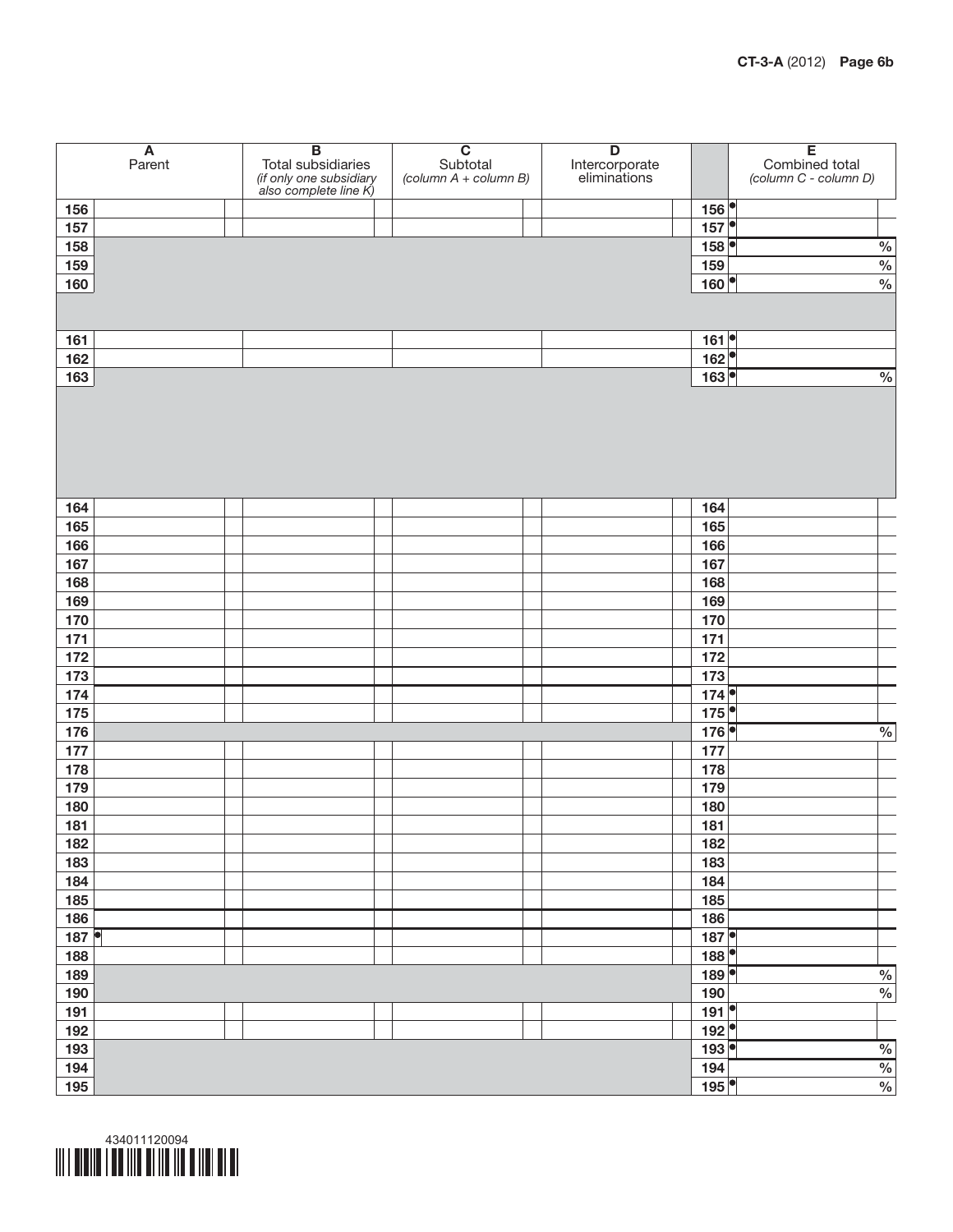|                                                                                                           | Legal name of corporation<br>Employer identification number |  |              |  |  |  |
|-----------------------------------------------------------------------------------------------------------|-------------------------------------------------------------|--|--------------|--|--|--|
| <b>Computation of combined investment capital and investment allocation percentage</b> (see instructions) |                                                             |  |              |  |  |  |
|                                                                                                           |                                                             |  | 196          |  |  |  |
|                                                                                                           |                                                             |  | A            |  |  |  |
| в                                                                                                         |                                                             |  | $\, {\bf B}$ |  |  |  |
| C                                                                                                         |                                                             |  | $\mathbf c$  |  |  |  |
| D                                                                                                         |                                                             |  | D            |  |  |  |
| 197                                                                                                       |                                                             |  | 197          |  |  |  |
|                                                                                                           |                                                             |  | A            |  |  |  |
| в                                                                                                         |                                                             |  | $\mathbf B$  |  |  |  |
| C                                                                                                         |                                                             |  | $\mathbf c$  |  |  |  |
| D                                                                                                         |                                                             |  | D            |  |  |  |
| 198                                                                                                       |                                                             |  | 198          |  |  |  |
|                                                                                                           |                                                             |  | A            |  |  |  |
| в                                                                                                         |                                                             |  | B            |  |  |  |
| C.                                                                                                        |                                                             |  | $\mathbf C$  |  |  |  |
|                                                                                                           | D                                                           |  |              |  |  |  |
| 199                                                                                                       |                                                             |  | 199          |  |  |  |
| <b>200</b>                                                                                                |                                                             |  | 200          |  |  |  |
| 201                                                                                                       |                                                             |  | 201          |  |  |  |

# Computation of combined investment income for allocation

|     | 202 |
|-----|-----|
| 203 | 203 |
| 204 | 204 |
|     | 205 |
|     | 206 |
| 207 | 207 |
|     | 208 |
| 209 | 209 |
|     | 210 |
| 211 | 211 |
|     | 212 |
| 213 | 213 |
| 214 | 214 |
|     | 215 |

# Computation of income from combined subsidiary capital *(see instructions)*

|  | 216 |
|--|-----|
|  | 217 |
|  | 218 |
|  | 219 |

# Computation and allocation of combined subsidiary capital base and tax *(see instructions for lines 220 through 223)* Include corporations (except a DISC) in which you own more than 50% of the voting stock. Do not include the value of any subsidiaries included in the combined return*.*

|  | $\frac{220}{221}$ |
|--|-------------------|
|  |                   |
|  | $222$             |
|  | 223               |
|  | 224               |

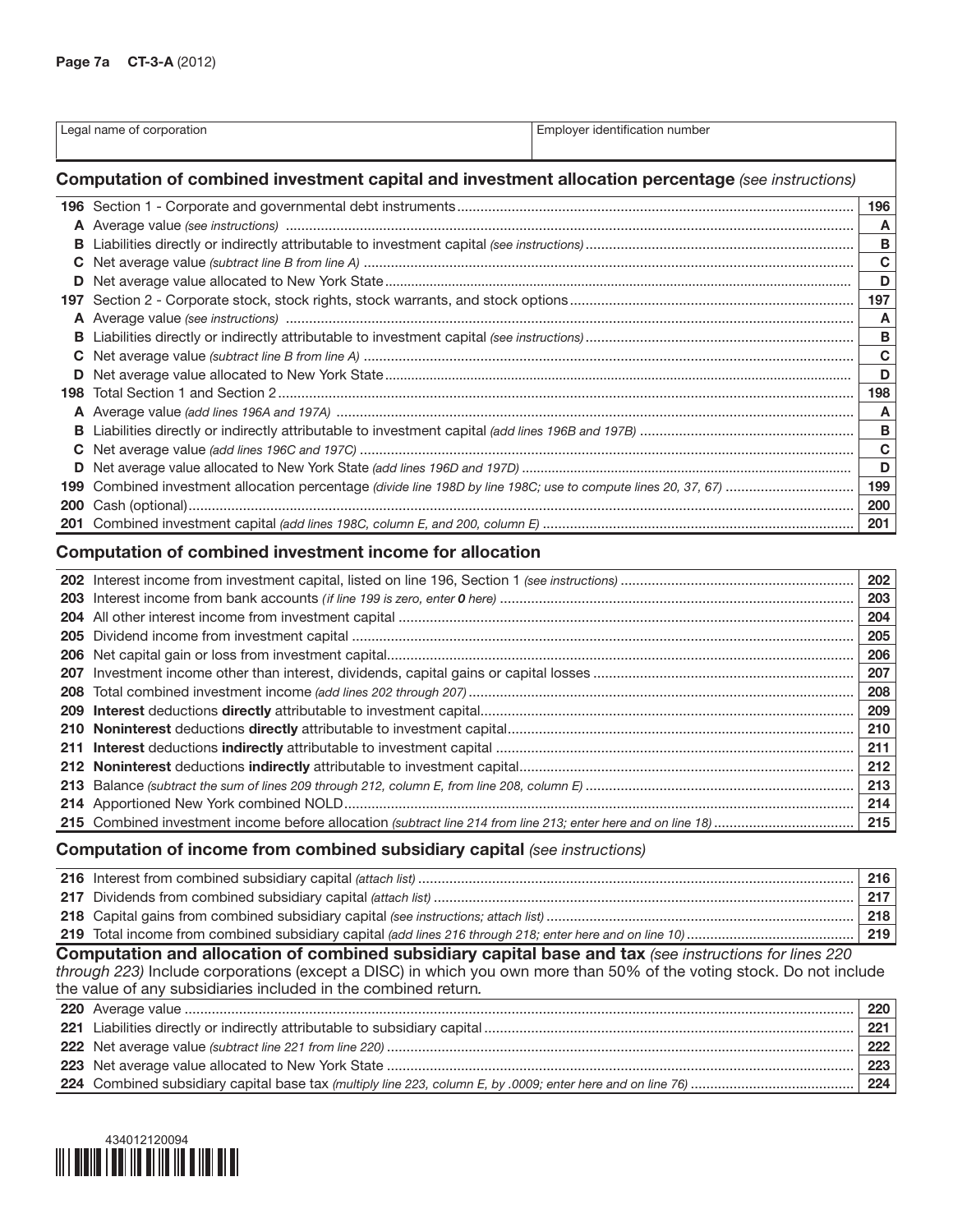|              | A<br>Parent | B<br>Total subsidiaries<br>(if only one subsidiary<br>also complete line K) | $\mathbf C$<br>Subtotal<br>$\left(\text{column } A + \text{column } B\right)$ | D<br>Intercorporate<br>eliminations |              | E<br>Combined total<br>(column C - column D) |
|--------------|-------------|-----------------------------------------------------------------------------|-------------------------------------------------------------------------------|-------------------------------------|--------------|----------------------------------------------|
| 196          |             |                                                                             |                                                                               |                                     | 196          |                                              |
| A            |             |                                                                             |                                                                               |                                     | A            |                                              |
| $\, {\bf B}$ |             |                                                                             |                                                                               |                                     | $\, {\bf B}$ |                                              |
| $\mathbf C$  |             |                                                                             |                                                                               |                                     | $\mathbf C$  |                                              |
| D            |             |                                                                             |                                                                               |                                     | D            |                                              |
| 197          |             |                                                                             |                                                                               |                                     | 197          |                                              |
| A            |             |                                                                             |                                                                               |                                     | A            |                                              |
| $\, {\bf B}$ |             |                                                                             |                                                                               |                                     | $\, {\bf B}$ |                                              |
| $\mathbf C$  |             |                                                                             |                                                                               |                                     | $\mathbf C$  |                                              |
| D            |             |                                                                             |                                                                               |                                     | D            |                                              |
| 198          |             |                                                                             |                                                                               |                                     | 198          |                                              |
| A            |             |                                                                             |                                                                               |                                     | A            |                                              |
| $\, {\bf B}$ |             |                                                                             |                                                                               |                                     | B            |                                              |
| $\mathbf C$  |             |                                                                             |                                                                               |                                     | C            |                                              |
| $\mathbf D$  |             |                                                                             |                                                                               |                                     | D            |                                              |
| 199          |             |                                                                             |                                                                               |                                     | 199          | $\%$                                         |
| 200          |             |                                                                             |                                                                               |                                     | 200          |                                              |
| 201          |             |                                                                             |                                                                               |                                     | 201          |                                              |

| 202 | 202                |
|-----|--------------------|
| 203 | 203                |
| 204 | 204                |
| 205 | $205$ <sup>e</sup> |
| 206 | 206                |
| 207 | 207                |
| 208 | 208                |
| 209 | 209                |
| 210 | 210                |
| 211 | 211                |
| 212 | 212                |
| 213 | 213                |
| 214 | 214                |
| 215 | 215                |

| 216 |  |  |  | $216$ <sup>e</sup> |  |
|-----|--|--|--|--------------------|--|
| 217 |  |  |  | 217                |  |
| 218 |  |  |  | 218                |  |
| 219 |  |  |  | 219                |  |

| 220 | 220 |
|-----|-----|
| 221 | 221 |
| 222 | 222 |
| 223 | 223 |
| 224 | 224 |